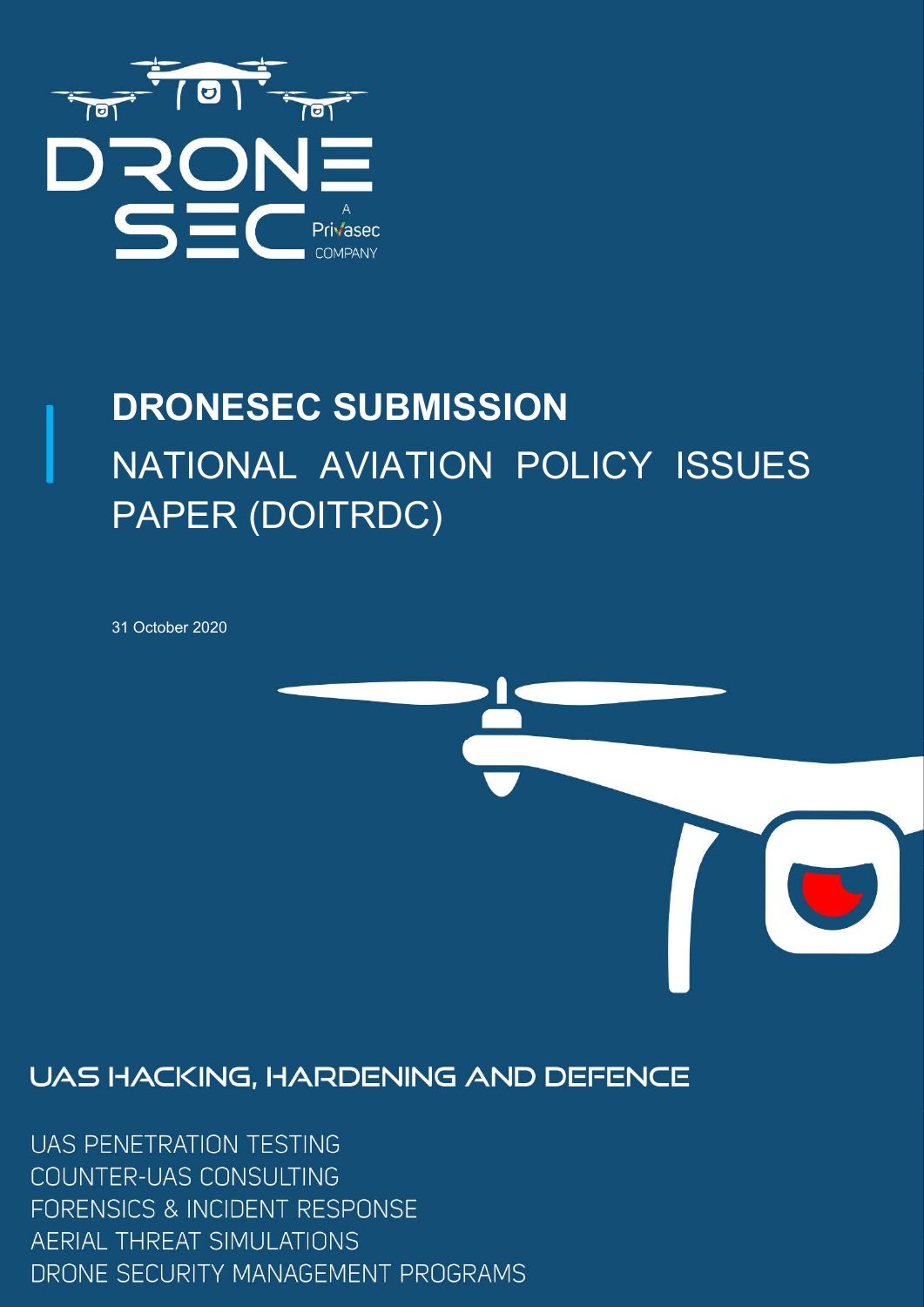## SUMMARY

DroneSec is a fully Australian-owned, independently operated drone security consulting and advisory company specialising in cyber-physical systems, threat intelligence and counter-unmanned system services. We encourage, support and invest in the drone ecosystem and industry through the implementation of safe and secure drone programs. As an organisation, we provide early-adoption of unmanned aviation safety skills to children in both primary and high school, tertiary and adult-age.

We have relentlessly advocated for and developed drone security frameworks through both unmanned, aviation and cyber-security forums on a national and international scale. Our commitment to the industry is to ensure both hobbyist and commercial drone ecosystem have longevity and the minimisation of risk in the form of incidents. We have proactively identified, responsibly disclosed and helped remediate vulnerabilities and security issues in major airlines, UTM vendors, major drone manufacturers and drone software and C-UAS vendors since 2016.

DroneSec ("We") acknowledges the forward-thinking and safety-prioritisation approach of the Department of Infrastructure, Transport, Regional Development and Communications ( Department"). We believe there is no greater time or need for this type of policy approach within the unmanned industry in Australia than right now. Whilst the paper has many varying topics, we have provided a position on this paper that is entirely through the lens of drone safety and security.

We thank you for the opportunity of being able to have our voice heard and look forward to future developments in this space. We use a number of references within the submission. Counter-Drone otherwise defined as (C-UAS) for Counter-Unmanned Aerial System, Unmanned Aircraft System Traffic Management (UTM), Commercial Off The Shelf (COTS), and Standard Operating Procedure (SOP).

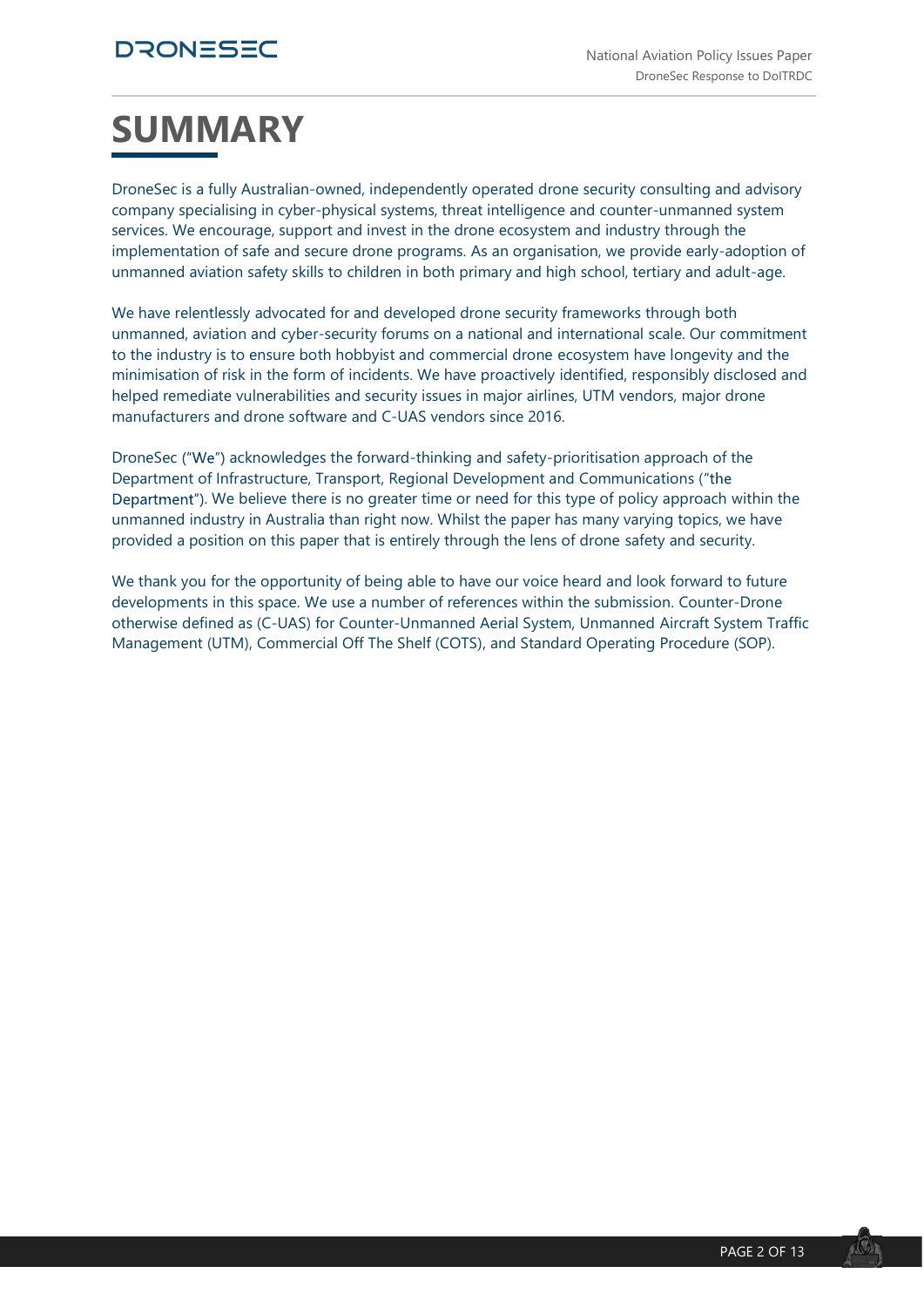## 1. DISCUSSION QUESTIONS

#### Do you agree with the proposed core principles for the National Emerging Aviation Technologies policy?

We agree with the proposed core principals and great need for this policy to ensure the innovation of drones is protected by embedding safe and secure drone operations in from the very start.

Drone security is made up of three sectors; the protection of friendly drones, the protection of the systems/infrastructure supporting drone operations (UTM) and the protection against rogue drones (C-UAS). This encompasses measures undertaken to enhance physical and cyber defence, incident management and response, training and education. The outlined Drone Security Framework has covered all these areas, however, was not clear on identifying the specific bodies that would enforce or govern the regulations once complete. Furthermore, specific Federal or State bodies should be identified that may be involved in the creation of the policy; for example, regulation changes behind Counter-Drone systems may involve various points of law including the Cybercrime Act 2001, CASA, ACMA and Federal and State Police.

It is also recommended that a central reporting body is nominated, that will oversee malicious drones' threats, receive reported incidents and model appropriate risk and threats for both industry and government. If law enforcements are to fulfil this function, they will require cooperation from cybersecurity organisations and counter-drone vendors in the reporting of drone incidents to provide evidence-based review and policy adoption. Currently, there is no requirement for Counter-Drone vendors to report detection or mitigation of malicious drone events; this may prevent Government from valuable threat intelligence and adoption to new technologies, threats and threat actors. As the drone industry expands in the next 30 years, it will require regular reviews of what attacks or infringements have taken place against friendly drones (or drone supporting systems) or the threats assessed by Counter-Drone systems. This will help shape future policy and measure risk on an evidence-based approach. Similar to a centralised Cyber Security function within government, Australia may require a body that focuses on the digital and physical threats posed to and by drones.

### Will the proposed approach to policy development adequately allow for the future direction, operations and investments of your business/organisation?

Currently, we have a number of organisations that are apprehensive of utilising drones in their commercial operations because of the risks posed. They are unsure who to look to for guidance on ensuring their systems are secure or if they follow the same cyber-security compliance requirements as the rest of their IT/OT infrastructure. In some cases, organisations are unsure if drone operations fall within their IT department or a new branch; often, this results in a lack of data security and privacy assessments resulting in loss of video, audio, telemetry data and in some cases, company secrets. Having a Government department form this National Policy and provide guidance on the aforementioned concerns will allow our organisation and others to minimise risk within our drone programs.

Another perspective is various drone manufacturers who are wary of their systems (with heavy payload capabilities) being purchased and used for malicious actions, such as contraband delivery or for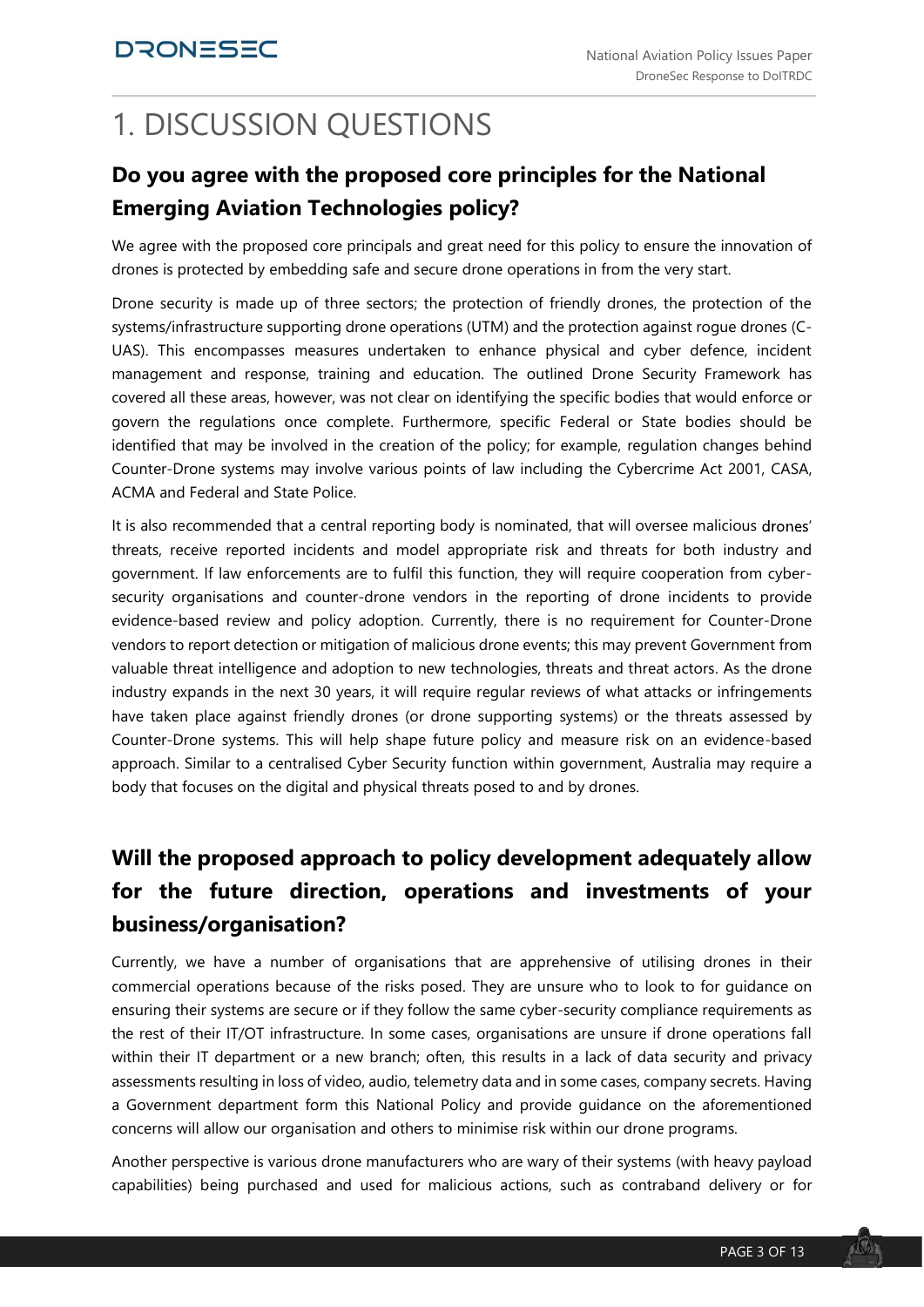DRONESEC<br>
National Aviation Policy Issues Paper<br>
DroneSec Response to DolTRDC<br>
terrorism. They seek guidance on how to vet their customers with this technology or, in the case one of<br>
their systems are used for malicious p their systems are used for malicious purposes, how to identify the operator and/or owner. In some cases, they seek both hardware (laser-etched) and software (certificate-based) mechanisms for identification purposes. National guidance and advice in relation to the Threat Assessment may provide these manufacturers with the confidence to sell knowing protections are adequately in place or their concerns are addressed with potential solutions available to them.

For organisations developing drone, UTM or C-UAS software technologies, there is an observed lack of safety and security process in their Software Development Life Cycle (SDLC). Sometimes, this can be due to the systems not being made for the 'aviation' sector, seeing emerging technologies such as drones in a different perspective. However, these systems will in fact eventually be part of, or affect, airspace operations. As a result, with the ability for COTS 1drones to be both close-proximity to humans (<1m) and in upper airspace (<2500m), cyber-security vulnerabilities have a much higher impact than static, standalone digital systems that exist on the ground. In some cases, UTM vendors are building systems that can control over 500 autonomous, unmanned systems around populated areas; these systems are released without independent assurance activities taking place such as penetration testing, vulnerability assessments and secure code review practices. Simple policy guidance in this area from Government may provide long-lasting resilience to the sector in the form of safety and security.

Overall, the compounding feedback we receive from industry is that they are 1) not aware of the risks, 2) receive no Government guidance of handling those risks and 3) are not compelled by standards, compliance or regulation to identify, address and mitigate those risks. We believe that a Drone Security Framework would greatly minimise potential drone incidents, reducing the risk of knee-jerk reactions and providing proactive guidance to vendors creating and supporting drone systems, software and hardware.

#### What level of service and regulation do you expect from the Government?

For service, providing an on-going forum for listening to industry use cases and adopting the policy based on continued feedback. Given the autonomous, unmanned sector, it is likely the context of this environment will change very quickly. Creating long-lasting, systemic plans that allow for subtle but coherent change is important. Government is in the best position to identify what security or safety risks may exist within each environment, utilising their network of departments and resources.

For regulation, Government should create policy but clearly identify who and how it will be enforced. For example, if a vendor is developing a software that will manage or control multiple drones in airspace, it may be required to abide by testing guidelines of its product before commercial use in Australia. Government should clearly identify who would assess the process (whether Government or independent industry appointees), who would identify if the process was not followed, and who would enforce it in the case it is deliberately ignored.

<sup>1</sup> COTS: Commercial-Off-The-Shelf (can be bought at an easily accessible store by the public)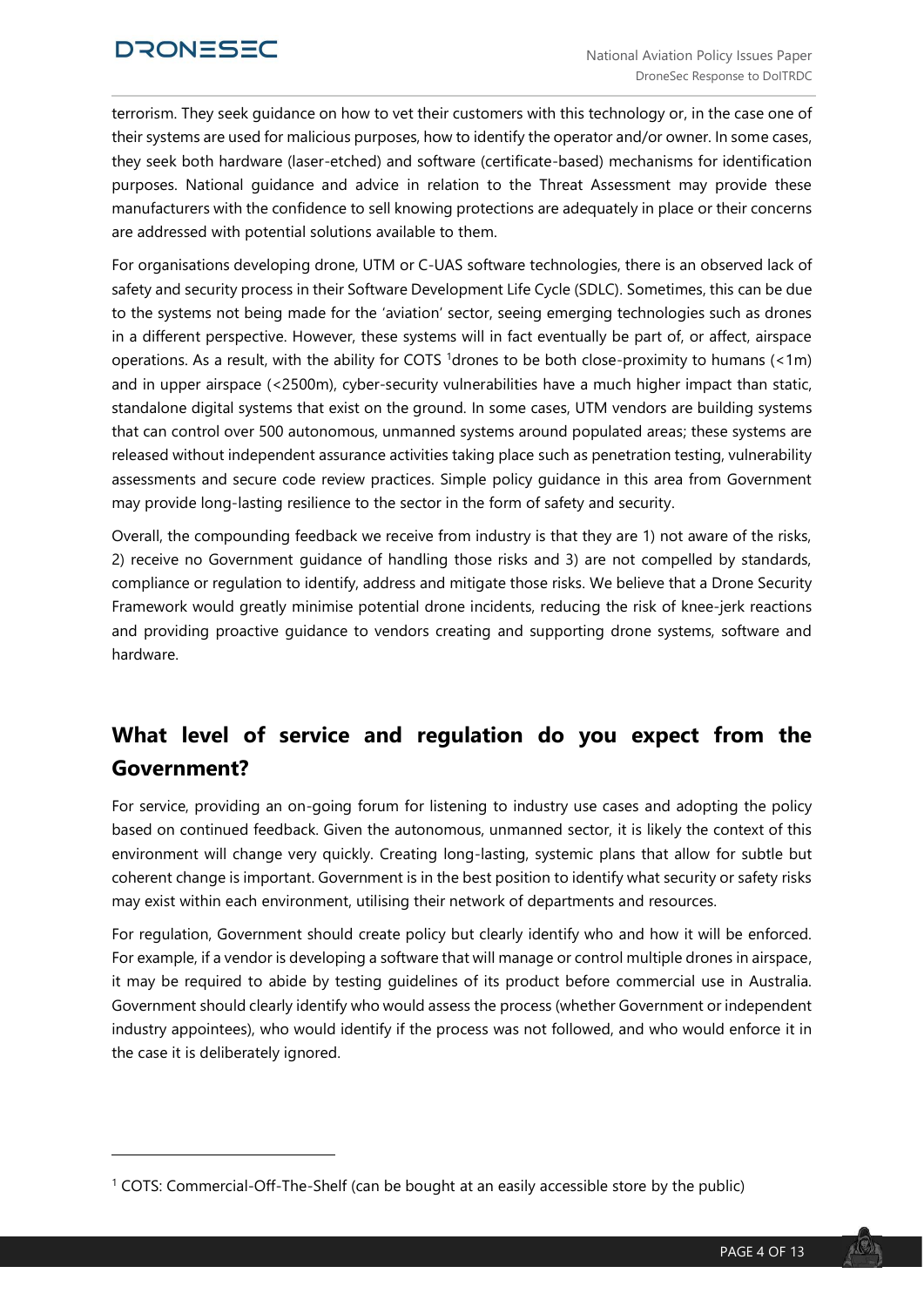#### What are the most significant barriers to realising these opportunities?

As with many other countries, when large incidents occur with new technologies, the technology is often restricted until regulations or comprehensive compliance frameworks are able to 'catch up'. This unfortunately has occurred when drones have interfered with airport operations, been used for planning or carrying out terror attacks, or where sensitive vision from drones has been mistakenly leaked due to cyber-vulnerabilities.

Incidents will continue to occur if the drone industry is not provided leadership in the form of wellbalanced regulation, which could result in restrictions and the stifling of innovation within the sector. Currently, the root cause of incident such as these include 1) a lack of cyber-security hygiene in developing drone systems and infrastructure, and 2) a lack of adaptable C-UAS laws regarding who can use counter-drone technology, when and how. For C-UAS, incorrect use of systems or unlimited use by the public may result in complete removal of the technology; however, that would increase the risk to Critical Infrastructure and areas that require adequate protection against drones. A framework should outline specifically who should be able to access, trial and use C-UAS systems, whilst maintaining the authority and privacy of authorised and legitimate drone users. This policy has the potential to be a world-first in setting precedent for C-UAS use that allows growth for the industry in reducing malicious drone use whilst ultimately powering the drone industry forward.

Law Enforcement have also had recent great success with drones in crime prevention, crash scene modelling, locating missing persons and clearing dangerous areas. However, public perception of drones shows a lack in understanding of privacy and could sway public opinion against the use of drones. Again, we believe careful addressing of these issues within a Drone Security Framework would clarify their use, identify their capabilities and also provide a forum for members of the public to share their concerns and have them addressed by a central body.

#### What issues or actions should the government prioritise to facilitate the growth of emerging aviation technologies?

For an immediate call to action, a methodology or maturity model should be implemented to ensure that the vendors developing drone (also: management and countermeasures) systems, software, applications or infrastructure should have their products undergo cyber-security testing. The risks of digital misconfiguration or vulnerable systems within the unmanned sector have an extremely high impact and should be reduced to prevent incidents in the sector. This will ensure minimisation of risk and longevity of the industry from a security and safety perspective.

Education should be available, supported and invested in (in some cases, required) from Government for both the public and private to undertake drone safety and security training. Training like this already takes place in primary and secondary schools, universities, and commercial organisations; however, cyber-security is hardly an inclusion of these courses. For example, when drones are used on critical infrastructure systems, their operators may undergo an additional training module highlighting the potential risks of how the data (vision, telemetry) is stored, transmitted and handled during and after. Whilst this area of risk traditionally fell within the remit of pure information-cyber-security operations, guidance from Government can help bridge the gap between industries.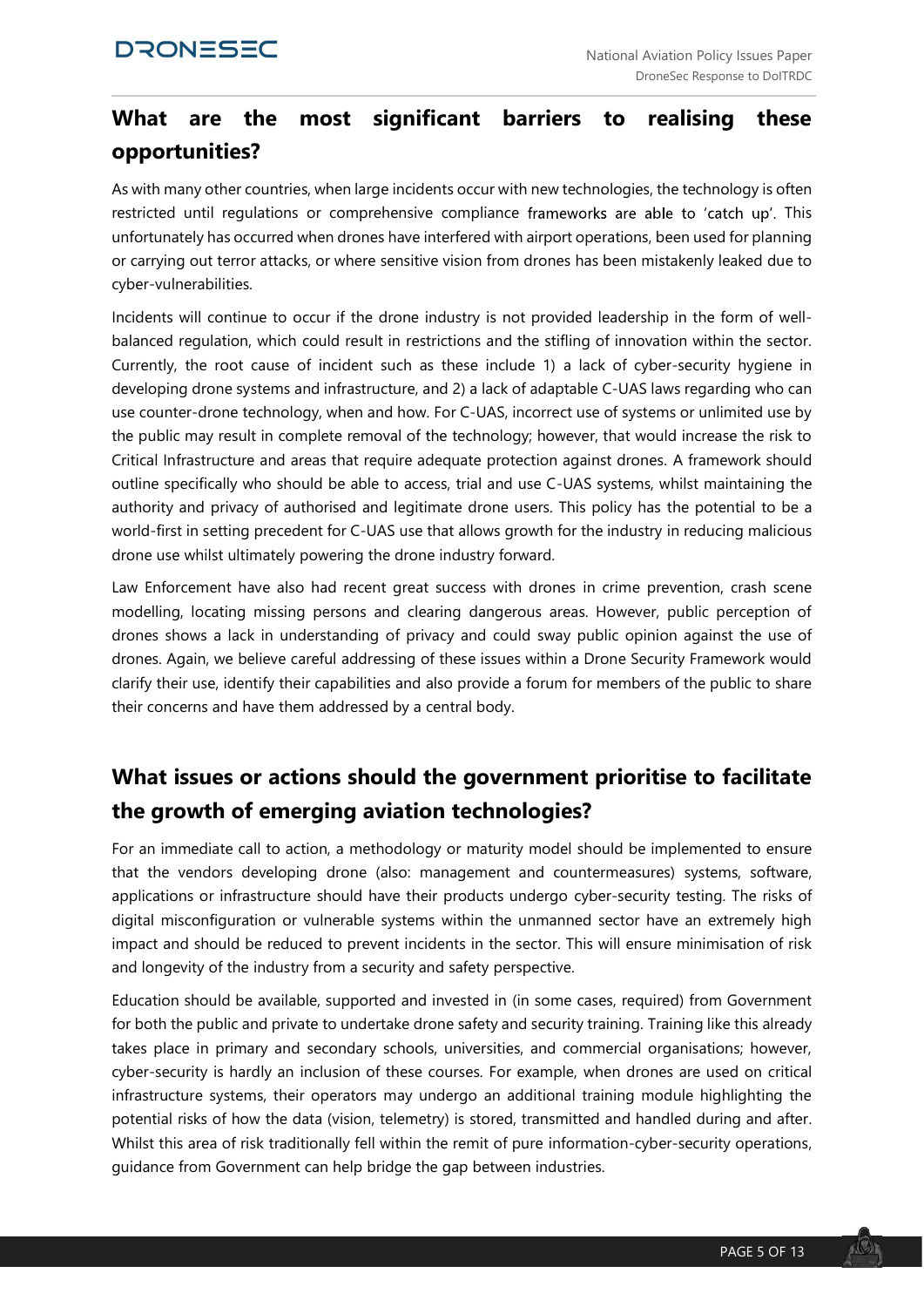#### **DRONESEC**

To ensure the industry can mitigate the potential misuse or malicious use of rogue drones, the Government should prioritise a Counter-Drone (C-UAS) Framework that can provide guidance on applicable and legal use of both detection and mitigation options. The central aim of C-UAS should be to inhibit malicious drone use whilst supporting and enabling safe and secure legitimate operations. It is possible to have a C-UAS industry that works hand-in-hand with UTM with the right feedback from all parties involved.

To ensure law enforcement services are better equipped to forensically handle or investigate malicious drones, guidance should be provided to critical infrastructure on incident response. For example, many firms look to Government for guidance on cyber-security response capabilities even if they are legally allowed to conduct their own response actions. For critical infrastructure, they may develop their own SOP<sup>2</sup> based on Government advice. In the way of drone investigations, this may mean the difference in law enforcement receiving useful incident information, preventing future threats and apprehending offenders. We recommend a policy or standard on reporting malicious drone incidents or investigations similar to that of Airprox reports to further industry understanding and reaction to the threat.

#### To what extent should Australia's approach be harmonised with approaches taken in other countries?

On matters that are pertaining to drone registration, remote identification, counter drone systems and UTM, Australia should attempt to learn from some of the best practices from around the world.

On matters that pertaining to data security within emerging unmanned and aviation industries, both India and the United Kingdom have provided guidance on drone security measures. Several independent organisations such as the Cloud Security Alliance (CSA) have published their own guidelines as a form of a standard. Data security issues that are localised within Australia should follow existing Australian federal/state laws and expect foreign parties to abide by them.

#### Are there other issues that the Australian Government should consider?

#### Geofencing as a safety precaution rather than a countermeasure

Whilst we agree with much of the benefits of a Geo-fenced solution for UTM, we disagree it provides effective control against unauthorised drone use in designated sensitive security areas. Geofencing is a software-based capability and without secondary mitigation functions (such as C-UAS), the system can be easily bypassed by 1) Not updating a system 2) Removing the geo-fencing functionality 3) Using imported drones or systems from other countries or even 4) Spoofing geo-fenced areas to threaten legitimate drone operations.

From our experience Geo-fencing is a technique that prevents misinformed, accidental infringements and commercial systems from entering unauthorised areas. Geo-fencing as a real-time No-Fly-Zone geographic area to prevent legitimate users from entering law enforcement or first responder operations is a great preventative measure for the public. However, it better represents a barrier on a

<sup>2</sup> SOP: Standard Operating Procedure